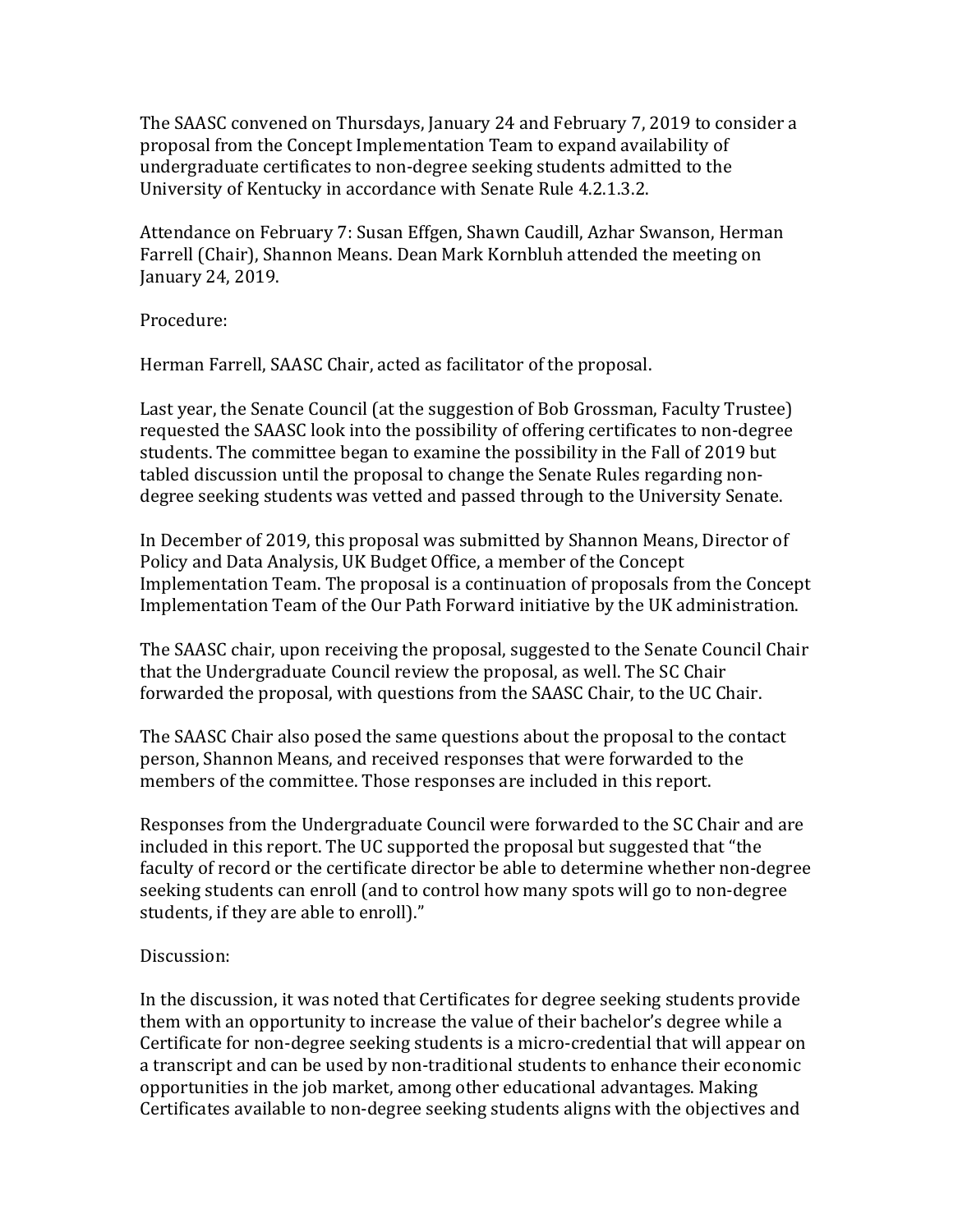goals of UK's long-standing land-grant mission. Several benchmark institutions offer Certificates for non-degree seeking students in a few programs.

The committee considered the recommendation from the Undergraduate Council and revised the proposal to require, for current Certificates and proposed Certificates, the approval of the expansion of enrollment to non-degree students, by the unit faculty and certificate directors of the respective disciplines. The committee members also agreed to include a clause in the revision that addresses the issue of priority registration. All of these changes were incorporated the revised proposal that is attached.

Vote:

A motion was made and seconded that the SAASC approve the proposal as revised.

There was no quorum but the members present (3 members and the chair voted 4 in favor, 0 opposed. The chair then sent an email to the absent members of the committee asking them to review the proposal and correspondence and vote. 2 voted in favor, 0 opposed, 2 did not vote.

Total: 6 in favor, 0 opposed, 2 did not vote.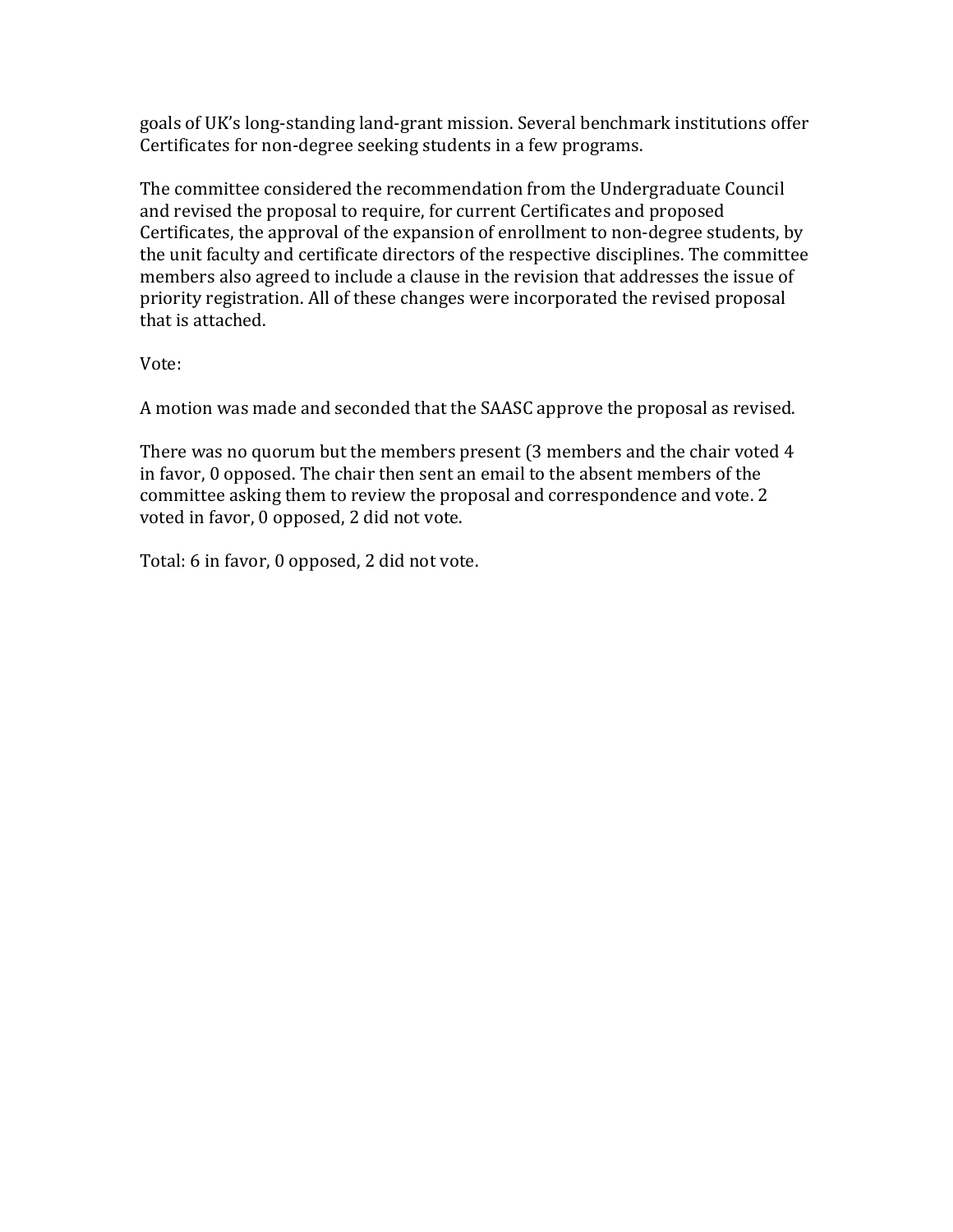#### $4.2.8$ **UNDERGRADUATE CERTIFICATES [US: 2/14/11]**

Undergraduate certificates are available only to students who are enrolled in an undergraduate degree program or who have successfully completed an undergraduate degree and enroll as a postbaccalaureate (non-degree) student for admission to a certificate curriculum. The minimum Graduate School requirements for admission to postbaccalaureate status apply.

Undergraduate certificates shall be approved by the same process as are programs (see Senate Rule 3.2.0) except that the following are not required: a) a statement of administrative feasibility; b) posting and approval by the Council on Postsecondary Education, and c) approval by the University of Kentucky Board of Trustees.

The unit faculty and certificate director(s) of the participating disciplinary programs in a certificate program may, at their discretion, extend enrollment to, and control priority of registration for, non-degree seeking students.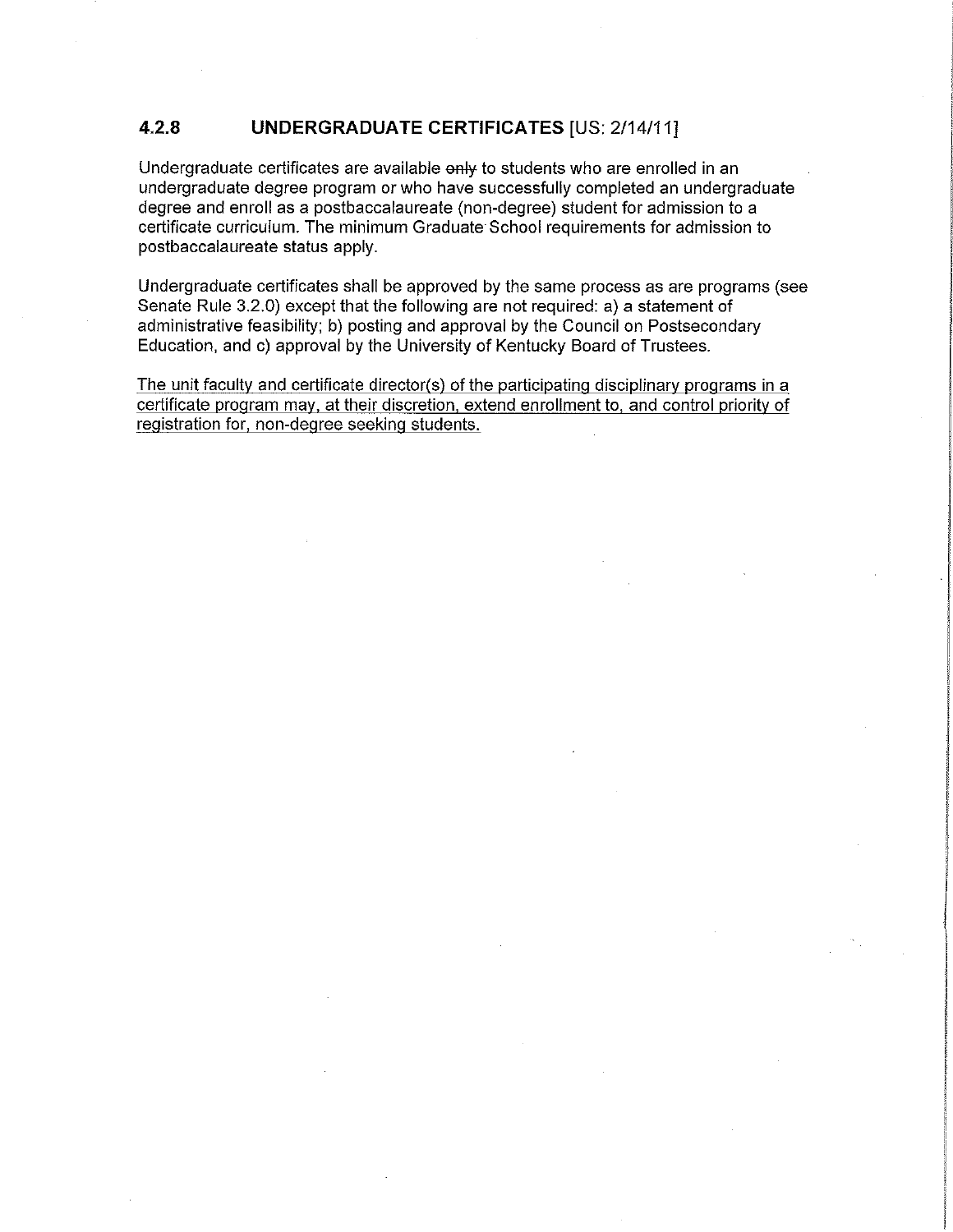#### **December 12, 2018**

#### **Proposal to revise Faculty Senate Rule 4.2.8**

#### **Proposed change:**

In conjunction with recent revisions to Faculty Senate Rules concerning admission requirements for nondegree students (4.2.1.3), the proposed change to SR 4.2.8 expands availability of undergraduate certificates to non-degree seeking students admitted to the University of Kentucky in accordance with Senate Rule 4.2.1.3.2. The proposed change is included in the attached draft of Senate Rule 4.2.8.

#### **Background**

This proposal seeks to build on other ongoing efforts to grow enrollment strategically, while maintaining quality, allowing us to reach more students and generate new resources for reinvestment in our campus and our academic enterprise. As part of the Our Path Forward Initiative, several collaborative teams are currently exploring more innovative ways to make undergraduate courses available and attractive to new students. Examples include innovations in online learning, new programs that meet specific workforce needs and helping more students who are close to a degree complete their work.

Underlying these efforts is our commitment to the University's strategic plan and land grant mission to serve the Commonwealth, nation, and world. In an era where lifelong learning is important, this proposed change allows us to extend premier learning opportunities to a broader population. In doing so, we anticipate the following:

- Tuition pricing will remain consistent with the University's established rates for resident and nonresident undergraduate students;
- Enrollment growth between 100-300 students annually and predominantly in the summer term;
- Established data collection methods to accurately monitor enrollment of non-degree students pursuing an undergraduate certificate.

#### **Proposed Timeline**

This proposal is recommended for consideration and approval at the February 2019 meeting of the University Senate.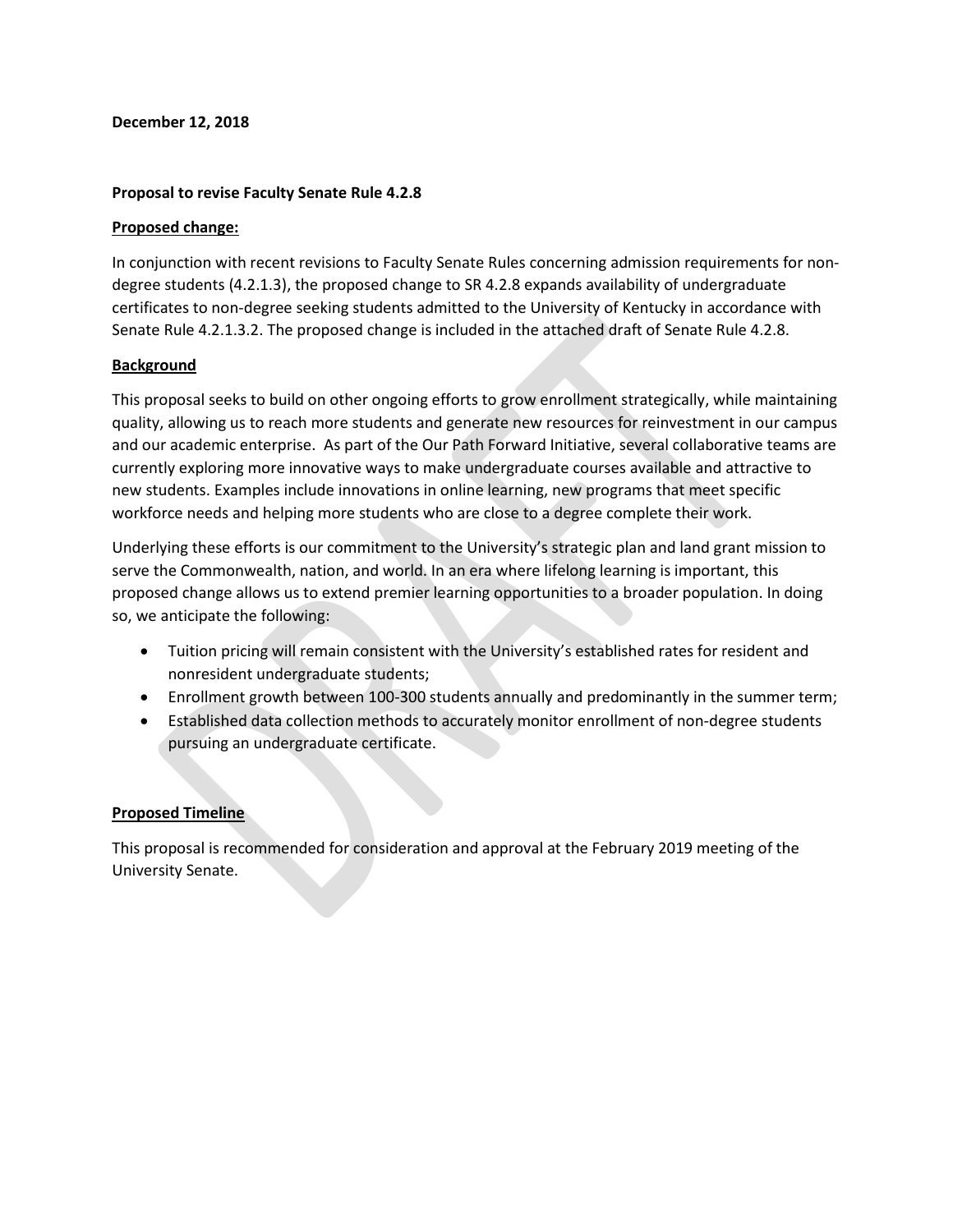

### **4.2.8 UNDERGRADUATE CERTIFICATES** [US: 2/14/11]

Undergraduate certificates are available only to students who are enrolled in an undergraduate degree program or who have successfully completed an undergraduate degree and enroll as a postbaccalaureate (non-degree) student for admission to a certificate curriculum. The minimum Graduate School requirements for admission to postbaccalaureate status apply. Additionally, undergraduate certificates are available to non-degree seeking students admitted to the University of Kentucky in accordance with Senate Rule 4.2.1.3.2.

Undergraduate certificates shall be approved by the same process as are programs (see Senate Rule 3.2.0) except that the following are not required: a) a statement of administrative feasibility; b) posting and approval by the Council on Postsecondary Education, and c) approval by the University of Kentucky Board of Trustees.

An undergraduate certificate must be a minimum of 12 credits, all at the 200 level or above, with a minimum of six credits at the 300-level or above. The certificate must have a three-credit breadth component, requiring the student to take courses in at least two disciplines, with a minimum of three credits to be completed in a second discipline.

A student must earn a C or better in each required certificate course to receive the certificate.

No more than nine credits taken for a certificate can be used to satisfy the requirements for the student's bachelor's degree, a minor, or another certificate, exclusive of free or unrestricted electives.

Award of an undergraduate certificate shall be noted on the student's transcript upon successful completion of the curriculum.

\* Students enrolled in graduate degree programs or professional programs may pursue an undergraduate certificate program. [SREC: 4/8/2015]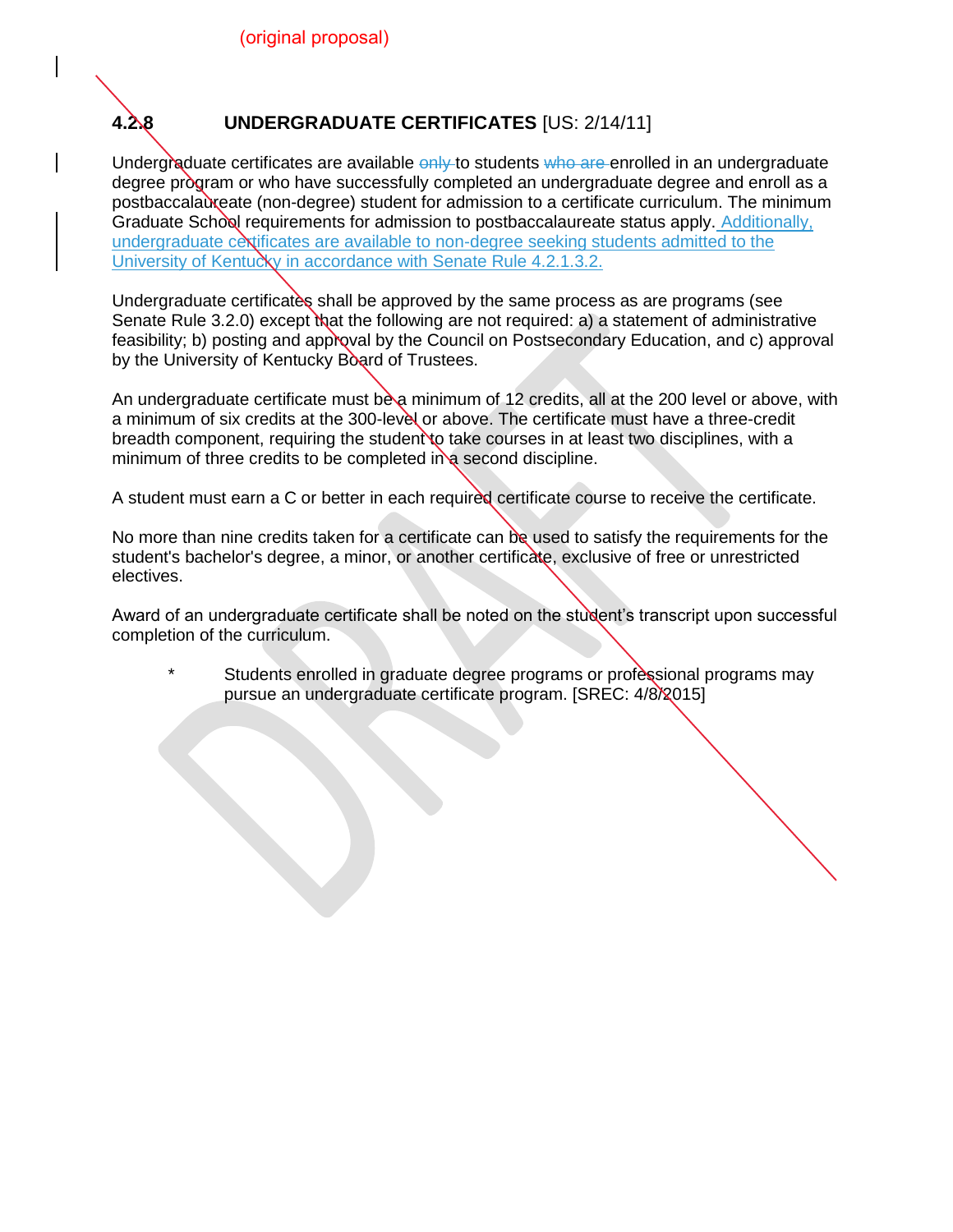# RE: Proposed Change to SR 4.2.8

# Ett-Mims, Joanie

Fri 2/1/2019 10:07 AM

To:Farrell, Herman <herman.farrell3@uky.edu>;

Cc:Spriggs, Amy <amy.spriggs@uky.edu>;

#### Good morning Herman,

The Undergraduate Council discussed the proposed changes to SR 4.2.8 at their meeting this week, and their discussion is summarized below.

#### Proposed changes to SR 4.2.8

The proposed changes would allow non-degree seeking students to enroll in undergraduate certificates, and the Senate Admissions and Academic Standards Committee (SAASC) is requesting the Undergraduate Council's feedback. The council suggests that the faculty of record or the certificate director be able to determine whether non-degree seeking students can enroll (and to control how many spots will go to non-degree students, if they are able to enroll). Booking rules can be used for courses to ensure some seats are open for non-degree seeking students, who will register for classes last.

The council also suggests expanding the proposal to also allow non-degree seeking students to enroll in a minor, which could then be noted on a transcript as a different kind of credential. Since certificates are required to be multidisciplinary, it might make more sense in some departments to offer a minor rather than a certificate.

Thank you! Joanie



# Joanie Ett-Mims

University of Kentucky Office of the Senate Council 203 Main Building Lexington, KY 40506-0032 859-257-5871 jmett2@uky.edu

**From:** Spriggs, Amy **Sent:** Monday, January 21, 2019 7:18 PM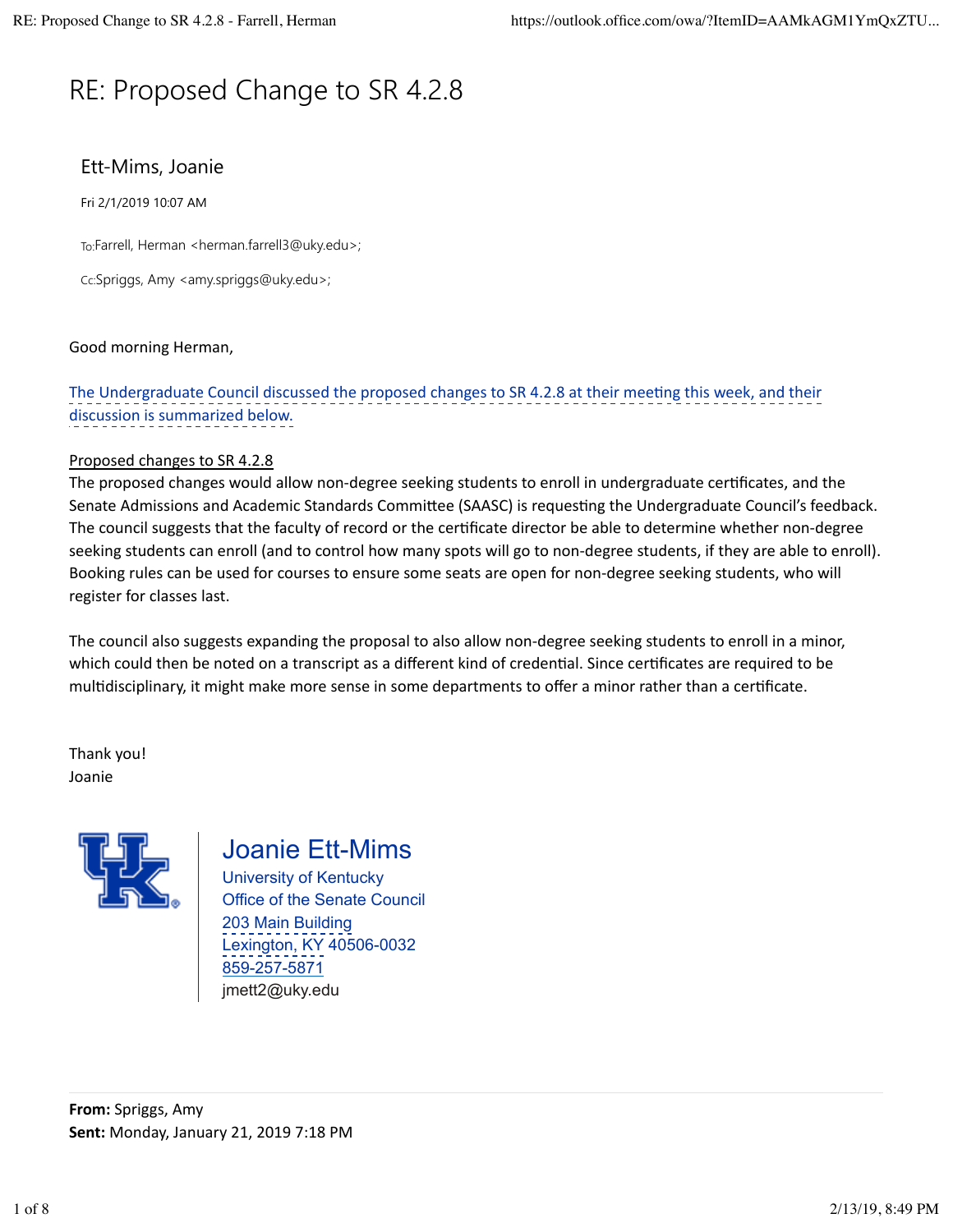# RE: UGC feedback requested by 1/24

## Means, Shannon

Mon 1/28/2019 4:57 PM

To:Farrell, Herman <herman.farrell3@uky.edu>; Kornbluh, Mark <kornbluh@uky.edu>;

Herman and Mark,

I spoke earlier today with a CPE representative, Dr. Melissa Bell, who is the Associate Vice President for Academic Affairs. She confirmed there is no review process for universities for certificates as long as it is not considered a substantive change according to SACSCOC. The institution would simply complete a New Diploma/Certificate Form, which are approved by CPE upon receipt of the completed Form. This information is outlined on Page 6 of the attached CPE policy link. I confirmed this policy applies regardless of student type.

I also attached as an FYI the SACSCOC definition for substantive change. Please let me know if I can address in other questions at this time. Thanks. Shannon

http://cpe.ky.gov/policies/academicaffairs/newacademicprogramapprovalpolicy.pdf http://www.sacscoc.org/pdf/081705/SubstantiveChange.pdf



#### **Shannon Means**

**Director of Policy and Data Analysis** University of Kentucky University Budget Office 218e Peterson Svc. Bld. Lexington, KY 40506-0047 O: 859-218-3390 C: 859-353-2707 shannon.means@uky.edu | www.uky.edu/ubo

**From:** Farrell, Herman <herman.farrell3@uky.edu> **Sent:** Friday, January 25, 2019 2:02 PM **To:** Means, Shannon <shannon.means@uky.edu>; Kornbluh, Mark <kornbluh@uky.edu> **Subject:** Fw: UGC feedback requested by 1/24

 $FYI -$ 

#### **Herman Daniel Farrell III**

University Research Professor Associate Professor - Playwriting SAASC - University Senate Committee Chair University of Kentucky Department of Theatre 138 Fine Arts Building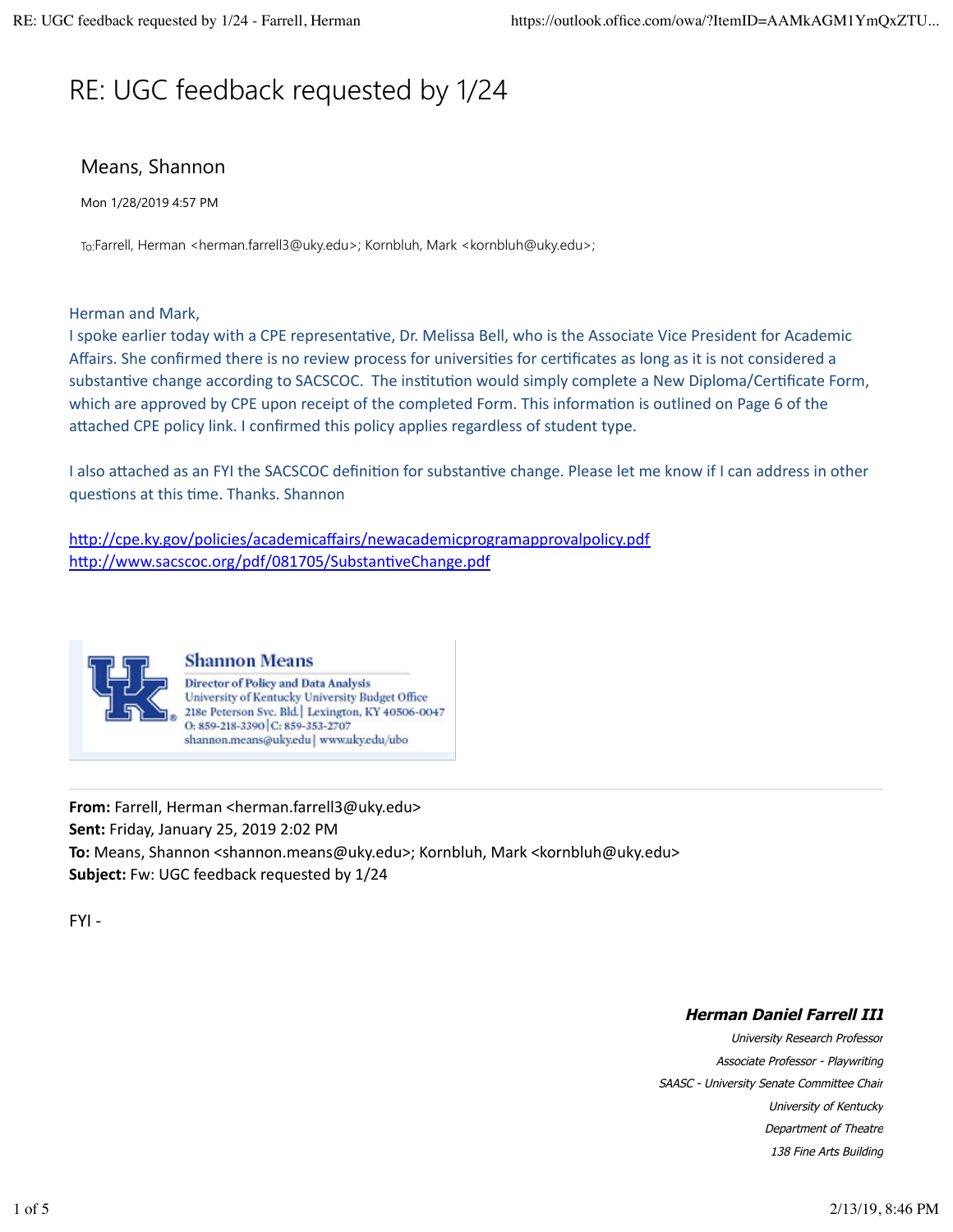**From:** Spriggs, Amy **Sent:** Friday, January 25, 2019 9:13 AM **To:** Farrell, Herman **Cc:** Bird-Pollan, Jennifer **Subject:** FW: UGC feedback requested by 1/24

Hi.

We did not get a lot of feedback, but what we did get I am copying you (I had this on my list of things to do yesterday before your meeting and I got called into an unexpected meeting and couldn't access my laptop).

We will also discuss this at our meeting Tuesday but I don't see UGC opposing this idea...

Amy D. Spriggs, Ph.D. Associate Professor EDSRC University of Kentucky 116 Taylor Education Building Lexington, KY 40506 859-257-9105

From: "Kercsmar, Sarah" <sarah.kercsmar@uky.edu>

**Date:** Thursday, January 24, 2019 at 9:25 AM

To: "Stephenson, Tammy" <**tammy.stephenson@uky.edu>**, "Ett-Mims, Joanie" <joanie.ett-mims@uky.edu>, "Benner, Kalea" <*kaleabenner@uky.edu>*, "Congleton, Nathan" <*Nathan.Congleton@uky.edu>*, "Cooper, Troy" <troy.cooper@uky.edu>, "Crofcheck, Czarena" <crofcheck@uky.edu>, "Cruse, Kelley" <kelley.cruse@uky.edu>, "Hapke, Holly" <holly.hapke@uky.edu>, "Hines, Miranda" <miranda.hines@uky.edu>, "Lee, Brian" <br />blee@uky.edu>, "Modenbach, Alicia" <alicia.modenbach@uky.edu>, "Morey, Daniel" <daniel-morey@uky.edu>, "Ritter, Christina" <ch.ritter@uky.edu>, "Shake, Mary" <mcshak1@uky.edu>, "Sottile, Joseph" <joseph.sottile@uky.edu>, "Soult, Allison" <assoul2@uky.edu>, "Spriggs, Amy" <amy.spriggs@uky.edu>, "Thiel, Susan" <susie.thiel@uky.edu>, "Turner, Helen" <helen.turner@uky.edu>, "Urch, Kathleen" <kakie.urch@uky.edu>, "Van Lanen, Steven" <svanlanen@uky.edu>, "Williams, Corrine" <corrine.williams@uky.edu> **Subject:** Re: UGC feedback requested by 1/24

Hi, everyone.

We, too, would be supportive of this proposal. We also have an undergraduate certificate that may be of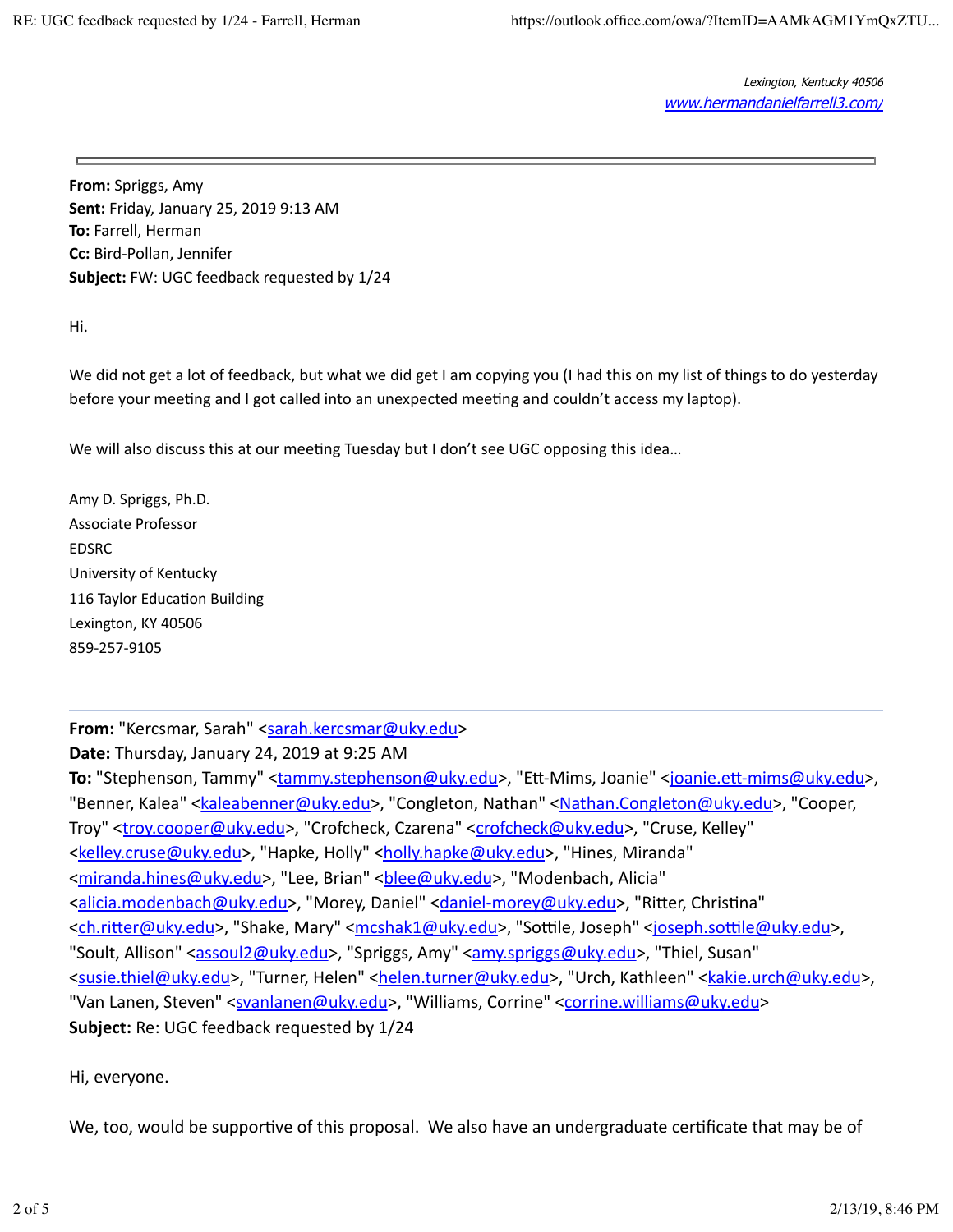interest to some non-degree seeking students.

One question I had -- is it possible to "cap" the number of students in the certificate? We would just want to make sure that we have the resources to support the interest? (And maybe that's already possible and we just don't know how to do it...)

Thanks, Sarah 



**Sarah Kercsmar, Ph.D.** *Director of Undergraduate Studies, Clinical Leadership and Management* University of Kentucky College of Health Sciences 209 E Wethington Bldg. Lexington, KY 40536 859-218-0514 sarah.kercsmar@uky.edu

#### **From:** Stephenson, Tammy

**Sent:** Tuesday, January 22, 2019 6:56:35 PM

**To:** Ett-Mims, Joanie; Benner, Kalea; Congleton, Nathan; Cooper, Troy; Crofcheck, Czarena; Cruse, Kelley; Hapke, Holly; Hines, Miranda; Kercsmar, Sarah; Lee, Brian; Modenbach, Alicia; Morey, Daniel; Ritter, Christina; Shake, Mary; Sottile, Joseph; Soult, Allison; Spriggs, Amy; Thiel, Susan; Turner, Helen; Urch, Kathleen; Van Lanen, Steven; Williams, Corrine **Subject:** Re: UGC feedback requested by 1/24

Good evening all,

We have two undergraduate certificates in the College of Agriculture, Food, and Environment who would both support inclusion of non-degree seeking students in the certificate programs. Both have been of high interest to working individuals, UK alumni, and non-UK college students. These two certificates are Food Systems and Hunger Studies and Distillation, Wine and Brewing Studies.

I serve as the Director for the UGC in Food Systems and Hunger Studies, with Fall 2018 being our first semester enrolling students. This UGC is of interest to students across majors and colleges and we welcome and encourage enrollment from students outside of the majors in Dietetics & Human Nutrition and Sustainable Agriculture. For example, we have students from Biosystems Engineering, Public Health, Philosophy, and other majors pursuing the UGC. Additionally, I have received much interest from nondegree seeking students as the certificate is timely with limited coursework in the area available at other colleges and universities.

Both the FSHS and DWBS certificate programs are currently proposing DL courses to offer the certificates as a DL option. With that in mind, this proposal to allow non-degree seeking students to take the courses would be advantageous to both programs.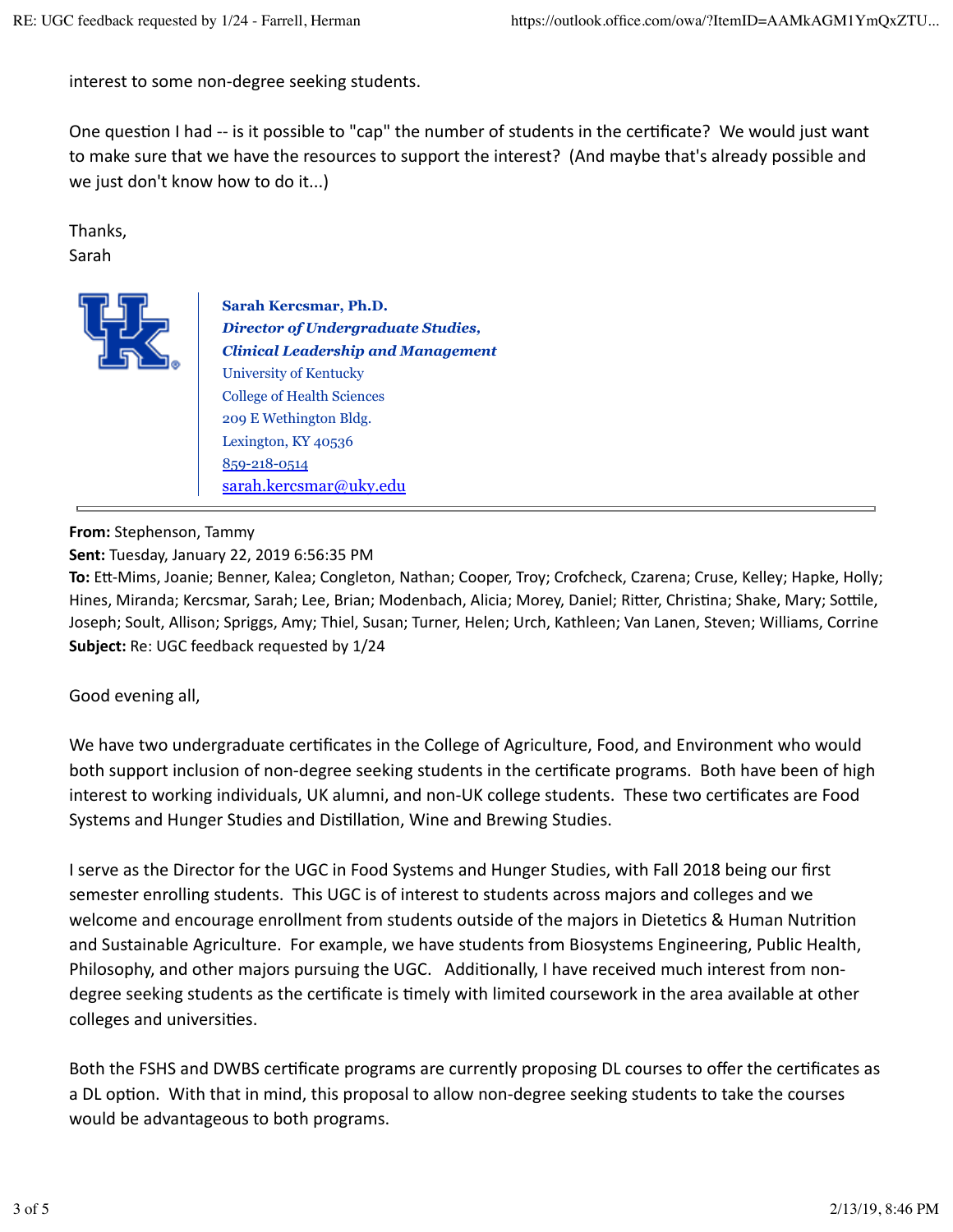Thanks for sharing this information.

Warm regards, Tammy



## **Tammy J. Stephenson, PhD, FAND**

Faculty & Director of Undergraduate Studies Department of Dietetics and Human Nutrition University of Kentucky 203 Funkhouser Building, Lexington, KY 40506-0054 (859) 257-2353 Tammy.Stephenson@uky.edu

**From:** "Ett-Mims, Joanie" <joanie.ett-mims@uky.edu> **Date:** Tuesday, January 22, 2019 at 8:37 AM

To: "Benner, Kalea" <**kaleabenner@uky.edu>**, "Congleton, Nathan" <Nathan.Congleton@uky.edu>, "Cooper, Troy" <troy.cooper@uky.edu>, "Crofcheck, Czarena" <crofcheck@uky.edu>, "Cruse, Kelley" <kelley.cruse@uky.edu>, "Hapke, Holly" <holly.hapke@uky.edu>, "Hines, Miranda" <miranda.hines@uky.edu>, "Kercsmar, Sarah" <sarah.kercsmar@uky.edu>, Brian Lee <blee@uky.edu>, "Modenbach, Alicia" <alicia.modenbach@uky.edu>, "Morey, Daniel" <daniel-morey@uky.edu>, "Ritter, Christina" <ch.ritter@uky.edu>, "Shake, Mary" <mcshak1@uky.edu>, "Sottile, Joseph" <ioseph.sottile@uky.edu>, Allison Soult <assoul2@uky.edu>, "Spriggs, Amy" <amy.spriggs@uky.edu>, "Stephenson, Tammy" <tammy.stephenson@uky.edu>, Susan Thiel <susie.thiel@uky.edu>, Helen Turner <helen.turner@uky.edu>, "Urch, Kathleen" <kakie.urch@uky.edu>, "Van Lanen, Steven" <svanlanen@uky.edu>, "Williams, Corrine" <corrine.williams@uky.edu> **Subject:** UGC feedback requested by 1/24

Good morning everyone,

Herman Farrell, chair of the Senate Admissions and Academic Standards Committee (SAASC), is requesting the Undergraduate Council's feedback on a proposed change that would allow non-degree seeking students at UK to seek a certificate. The SAASC will be discussing this proposal at their meeting this Thursday, 1/24, and they would like to have your feedback before 12 pm on Thursday (please just reply to this email with any comments). An explanation from Herman is below, along with a specific list of questions that are being considered, and the two documents are attached.

"The issue of certificates for non-degree students was initially sent to us from Senate Council to consider. We held off on considering it until after the proposal for changes to the Non-Degree students (from the